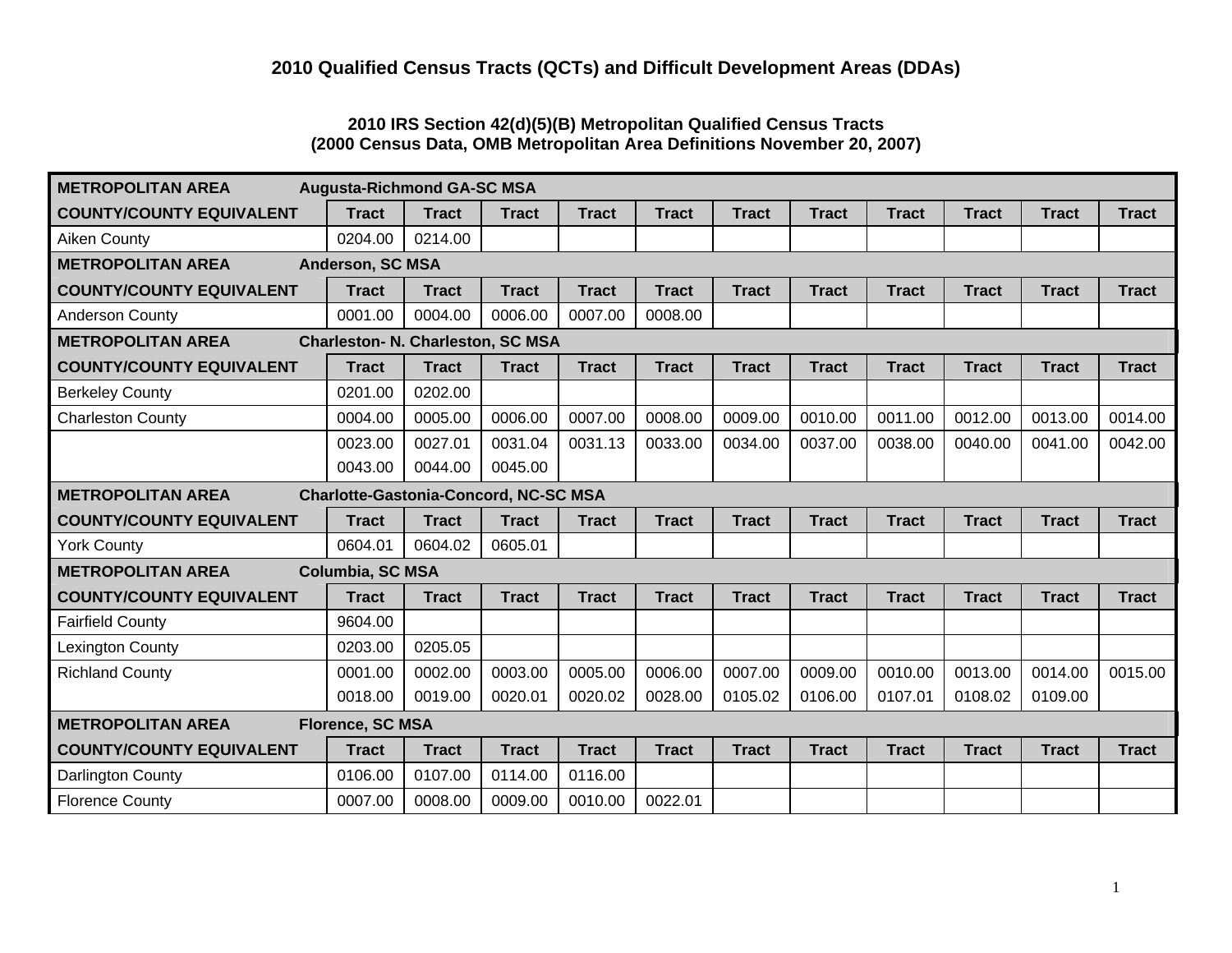### **2010 IRS Section 42(d)(5)(B) Metropolitan Qualified Census Tracts (2000 Census Data, OMB Metropolitan Area Definitions, November 20, 2007)-continued**

| <b>METROPOLITAN AREA</b>                                                   | <b>Greenville, SC MSA</b>  |              |              |              |              |              |              |              |              |              |              |
|----------------------------------------------------------------------------|----------------------------|--------------|--------------|--------------|--------------|--------------|--------------|--------------|--------------|--------------|--------------|
| <b>COUNTY/COUNTY EQUIVALENT</b>                                            | <b>Tract</b>               | <b>Tract</b> | <b>Tract</b> | <b>Tract</b> | Tract        | <b>Tract</b> | <b>Tract</b> | <b>Tract</b> | <b>Tract</b> | <b>Tract</b> | <b>Tract</b> |
| <b>Greenville County</b>                                                   | 0002.00                    | 0004.00      | 0005.00      | 0007.00      | 0008.00      | 0009.00      | 0010.00      | 0013.01      | 0021.04      | 0021.05      | 0021.08      |
|                                                                            | 0022.01                    | 0023.03      | 0023.04      | 0025.05      | 0034.00      | 0035.00      |              |              |              |              |              |
| <b>Pickens County</b>                                                      | 0111.02                    | 0112.01      |              |              |              |              |              |              |              |              |              |
| Myrtle Beach-Conway-North Myrtle Beach, SC MSA<br><b>METROPOLITAN AREA</b> |                            |              |              |              |              |              |              |              |              |              |              |
| <b>COUNTY/COUNTY EQUIVALENT</b>                                            | <b>Tract</b>               | <b>Tract</b> | <b>Tract</b> | <b>Tract</b> | <b>Tract</b> | <b>Tract</b> | Tract        | <b>Tract</b> | <b>Tract</b> | <b>Tract</b> | <b>Tract</b> |
| <b>Horry County</b>                                                        | 506.00                     | 507.00       | 704.00       |              |              |              |              |              |              |              |              |
| <b>METROPOLITAN AREA</b>                                                   | <b>Spartanburg, SC MSA</b> |              |              |              |              |              |              |              |              |              |              |
| <b>COUNTY/COUNTY EQUIVALENT</b>                                            | <b>Tract</b>               | <b>Tract</b> | <b>Tract</b> | <b>Tract</b> | Tract        | <b>Tract</b> | Tract        | <b>Tract</b> | <b>Tract</b> | <b>Tract</b> | <b>Tract</b> |
| <b>Spartanburg County</b>                                                  | 0203.01                    | 0204.00      | 0205.00      | 0208.00      | 0210.01      | 0217.00      |              |              |              |              |              |
| Sumter, SC MSA<br><b>METROPOLITAN AREA</b>                                 |                            |              |              |              |              |              |              |              |              |              |              |
| <b>COUNTY/COUNTY EQUIVALENT</b>                                            |                            |              |              |              |              |              |              |              |              |              |              |
| <b>Sumter County</b>                                                       | 0007.00                    | 0008.98      | 0011.00      | 0013.00      | 0015.00      |              |              |              |              |              |              |

### **2010 IRS Section 42(d)(5)(B)Non-Metropolitan Qualified Census Tracts (2000 Census Data, OMB Metropolitan Area Definitions, November 20, 2007)**

| <b>SOUTH CAROLINA</b>           |              |              |              |              |              |              |              |       |              |              |              |
|---------------------------------|--------------|--------------|--------------|--------------|--------------|--------------|--------------|-------|--------------|--------------|--------------|
| <b>COUNTY/COUNTY EQUIVALENT</b> | <b>Tract</b> | <b>Tract</b> | <b>Tract</b> | <b>Tract</b> | <b>Tract</b> | <b>Tract</b> | <b>Tract</b> | Tract | <b>Tract</b> | <b>Tract</b> | <b>Tract</b> |
| <b>Allendale County</b>         | 9702.00      | 9704.00      |              |              |              |              |              |       |              |              |              |
| <b>Bamberg County</b>           | 9601.00      | 9602.00      | 9603.00      |              |              |              |              |       |              |              |              |
| <b>Barnwell County</b>          | 9702.00      |              |              |              |              |              |              |       |              |              |              |
| <b>Beaufort County</b>          | 0001.00      |              |              |              |              |              |              |       |              |              |              |
| <b>Chesterfield County</b>      | 9506.00      | 9508.00      |              |              |              |              |              |       |              |              |              |
| <b>Clarendon County</b>         | 9605.00      | 9608.01      |              |              |              |              |              |       |              |              |              |
| <b>Colleton County</b>          | 9701.00      | 9703.00      |              |              |              |              |              |       |              |              |              |
| <b>Dillon County</b>            | 9701.00      | 9704.00      |              |              |              |              |              |       |              |              |              |
| Georgetown County               | 9802.00      | 9806.00      |              |              |              |              |              |       |              |              |              |